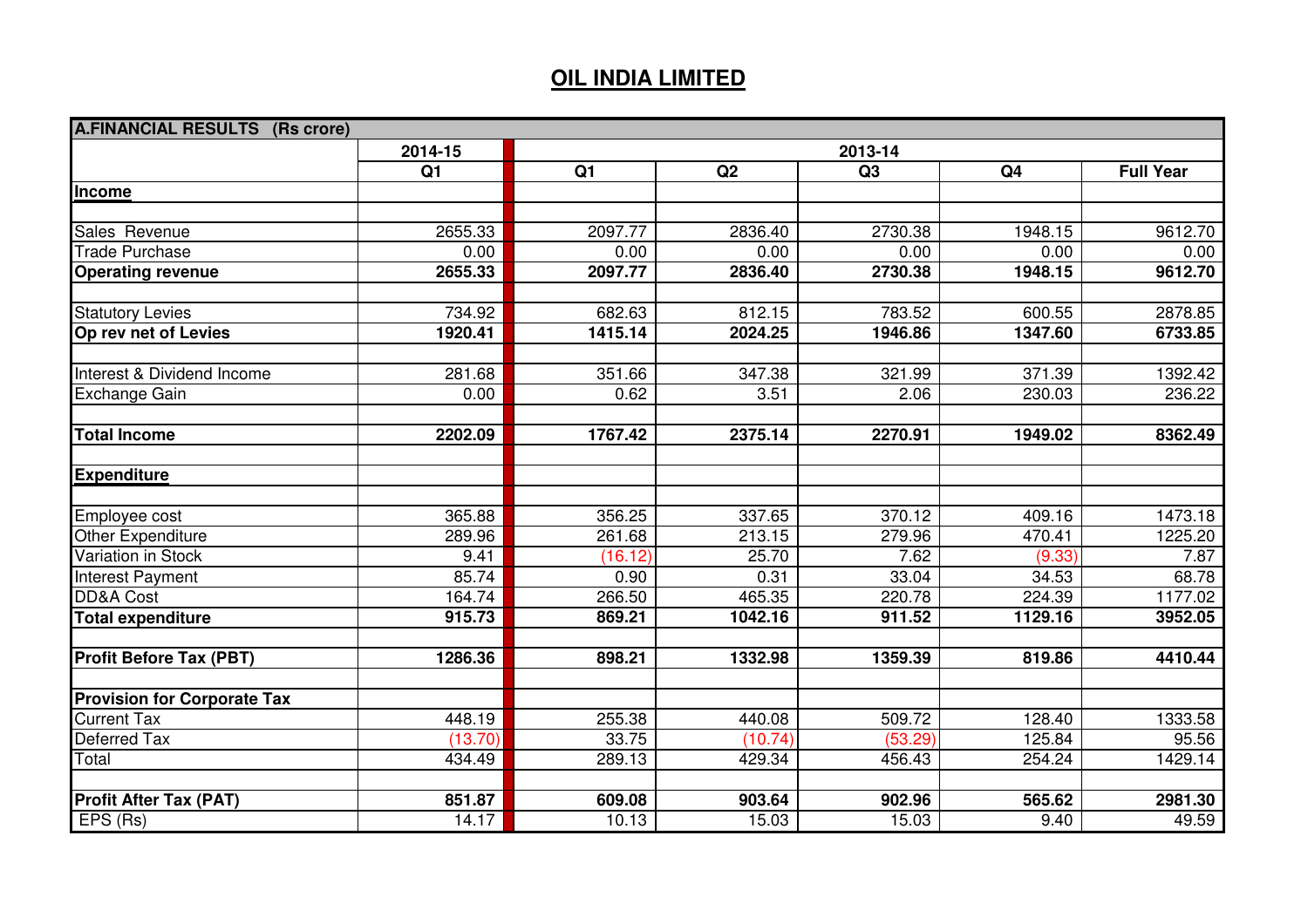| <b>B.PHYSICAL QTY</b>    |                |        |         |        |                |                  |
|--------------------------|----------------|--------|---------|--------|----------------|------------------|
|                          | 2014-15        |        | 2013-14 |        |                |                  |
|                          | Q <sub>1</sub> | Q1     | Q2      | Q3     | Q <sub>4</sub> | <b>Full Year</b> |
| 1. Production            |                |        |         |        |                |                  |
| Crude Oil (MMT)          |                |        |         |        |                |                  |
| - OIL                    | 0.833          | 0.889  | 0.904   | 0.881  | 0.776          | 3.450            |
| - JV                     | 0.008          | 0.010  | 0.009   | 0.008  | 0.008          | 0.036            |
| Condensate               | 0.003          | 0.004  | 0.003   | 0.005  | 0.004          | 0.016            |
| Total (incl. JV)         | 0.844          | 0.903  | 0.916   | 0.894  | 0.788          | 3.502            |
| Gas (BCM)                |                |        |         |        |                |                  |
| - OIL                    | 0.677          | 0.657  | 0.666   | 0.679  | 0.624          | 2.626            |
| $-$ JV                   | 0.000          | 0.000  | 0.000   | 0.000  | 0.000          | 0.000            |
| Total (incl. JV)         | 0.677          | 0.657  | 0.666   | 0.679  | 0.624          | 2.626            |
| O+OEG (MMT)              | 1.521          | 1.560  | 1.582   | 1.573  | 1.412          | 6.128            |
|                          |                |        |         |        |                |                  |
| LPG (TMT)                | 9.194          | 10.663 | 11.214  | 12.252 | 12.511         | 46.640           |
| 2.Sales                  |                |        |         |        |                |                  |
| Crude Oil (MMT)          |                |        |         |        |                |                  |
| $\overline{\frac{1}{2}}$ | 0.826          | 0.851  | 0.914   | 0.882  | 0.772          | 3.419            |
| $-$ JV                   | 0.008          | 0.010  | 0.009   | 0.009  | 0.008          | 0.036            |
| Condensate               | 0.003          | 0.004  | 0.003   | 0.005  | 0.004          | 0.016            |
| Total (incl. JV)         | 0.837          | 0.865  | 0.926   | 0.896  | 0.784          | 3.471            |
| Gas Sales (BCM)          |                |        |         |        |                |                  |
| - OIL                    | 0.548          | 0.522  | 0.530   | 0.545  | 0.494          | 2.090            |
| - JV                     | 0.000          | 0.000  | 0.000   | 0.000  | 0.000          | 0.000            |
| Total (incl. JV)         | 0.548          | 0.522  | 0.530   | 0.545  | 0.494          | 2.090            |
|                          |                |        |         |        |                |                  |
| LPG (TMT)                | 9.538          | 10.270 | 11.772  | 12.197 | 12.548         | 46.787           |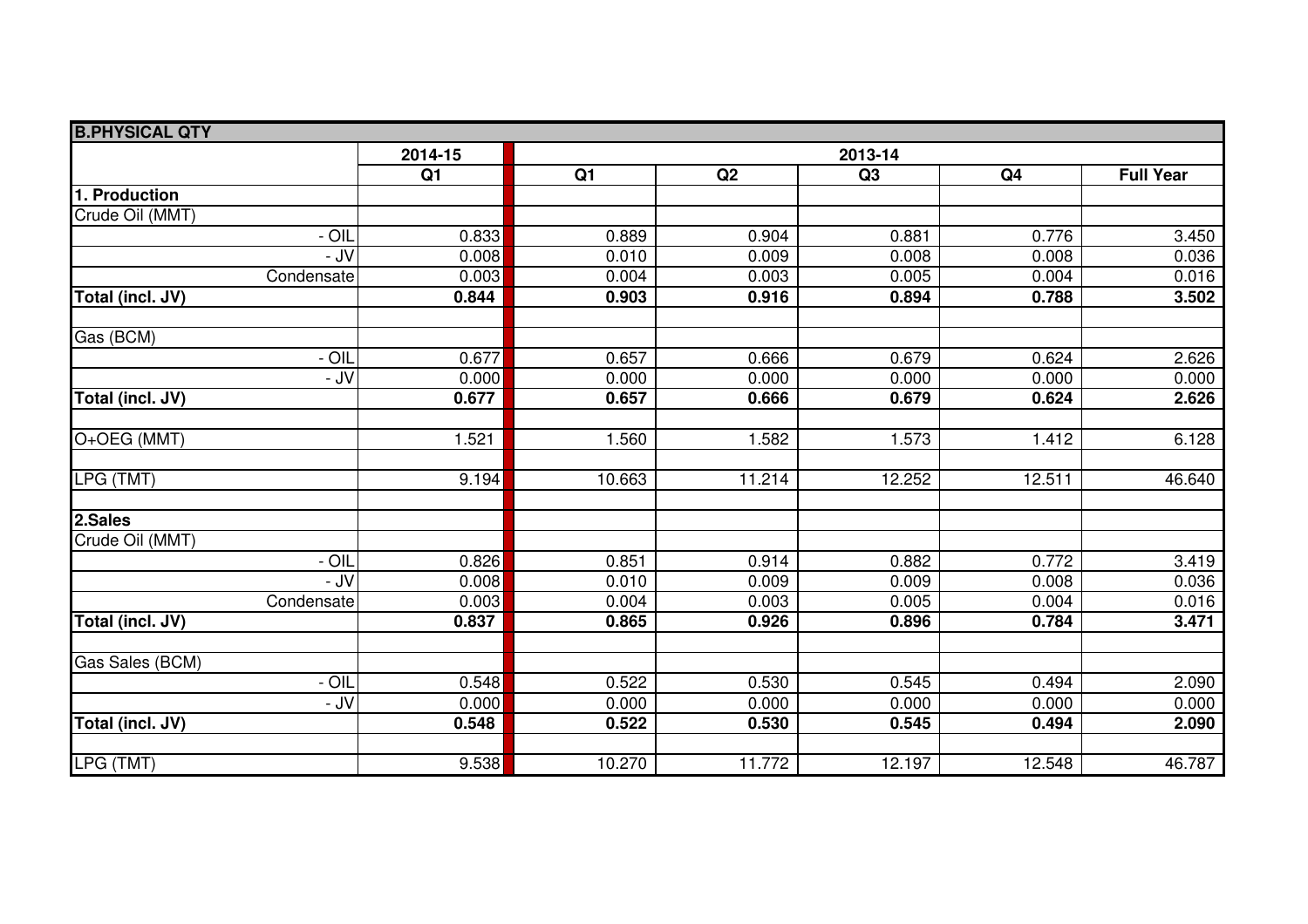| <b>C. FINANCIAL FIGURES (Rs crore)</b> |                |         |         |         |                |                  |
|----------------------------------------|----------------|---------|---------|---------|----------------|------------------|
|                                        | 2014-15        | 2013-14 |         |         |                |                  |
|                                        | Q <sub>1</sub> | Q1      | Q2      | Q3      | Q <sub>4</sub> | <b>Full Year</b> |
| <b>Crude Oil Sales</b>                 |                |         |         |         |                |                  |
| - Excl JV                              | 1985.12        | 1505.70 | 2189.00 | 2071.64 | 1344.66        | 7111.00          |
| -JV                                    | 37.56          | 40.88   | 45.69   | 42.53   | 40.61          | 169.71           |
| Total (incl. JV)                       | 2022.68        | 1546.58 | 2234.69 | 2114.17 | 1385.27        | 7280.71          |
| <b>Gas Sales</b>                       |                |         |         |         |                |                  |
| - Excl JV                              | 348.2          | 295.57  | 339.40  | 349.87  | 319.24         | 1304.08          |
| -JV                                    | 0.00           | 0.00    | 0.00    | 0.00    | 0.00           | 0.00             |
| Total (incl. JV)                       | 348.20         | 295.57  | 339.40  | 349.87  | 319.24         | 1304.08          |
|                                        |                |         |         |         |                |                  |
| <b>LPG</b>                             | 35.45          | 23.76   | 30.31   | 40.15   | 12.38          | 106.60           |
| Condensate                             | 21.25          | 24.87   | 21.29   | 31.01   | 28.94          | 106.11           |
| <b>Transportation Income</b>           | 87.19          | 90.10   | 87.97   | 71.78   | 79.39          | 329.24           |
| Total Excl. JV                         | 143.89         | 138.73  | 139.57  | 142.94  | 120.71         | 541.95           |
| JV Share                               | 0.00           | 0.00    | 0.00    | 0.00    | 0.00           | 0.00             |
| Total Incl. JV                         | 143.89         | 138.73  | 139.57  | 142.94  | 120.71         | 541.95           |
|                                        |                |         |         |         |                |                  |
| <b>Sale Revenue</b>                    | 2514.77        | 1980.88 | 2713.66 | 2606.98 | 1825.22        | 9126.74          |
|                                        |                |         |         |         |                |                  |
| Claim towards Natural Gas Subsidy      | 113.71         | 95.11   | 100.89  | 113.01  | 97.62          | 406.63           |
| Income from Services                   | 26.85          | 21.78   | 21.85   | 10.39   | 25.31          | 79.33            |
| <b>Other Operating Income</b>          | 140.56         | 116.89  | 122.74  | 123.40  | 122.93         | 485.96           |
|                                        |                |         |         |         |                |                  |
| <b>Revenue from operations</b>         | 2655.33        | 2097.77 | 2836.40 | 2730.38 | 1948.15        | 9612.70          |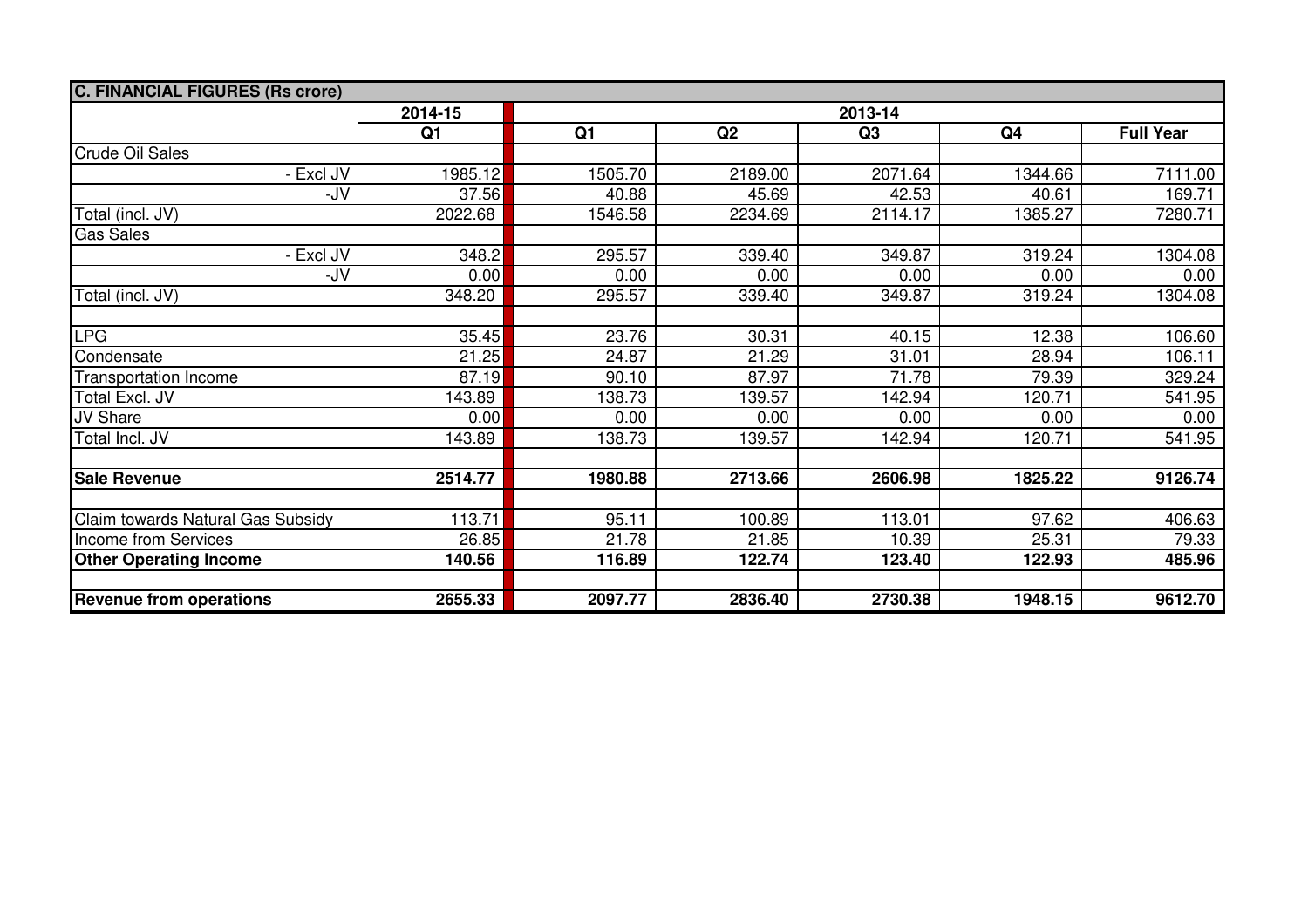| <b>D. CRUDE OIL PRICE &amp; SUBSIDY</b>                        |                    |          |          |          |                |                  |
|----------------------------------------------------------------|--------------------|----------|----------|----------|----------------|------------------|
|                                                                | 2014-15<br>2013-14 |          |          |          |                |                  |
|                                                                | Q1                 | Q1       | Q2       | Q3       | Q <sub>4</sub> | <b>Full Year</b> |
| 1. Crude Oil Price in USD/BBL                                  |                    |          |          |          |                |                  |
| (USD/BBL)                                                      |                    |          |          |          |                |                  |
| Pre - Discount                                                 | 108.35             | 101.88   | 108.33   | 108.11   | 106.55         | 106.40           |
| Less: Discount                                                 | 56.00              | 56.00    | 56.00    | 56.00    | 69.19          | 59.30            |
| Post Discount                                                  | 52.35              | 45.88    | 52.33    | 52.11    | 37.36          | 47.10            |
|                                                                |                    |          |          |          |                |                  |
| Post Discount-(Rs/BBL)                                         | 3130.53            | 2566.07  | 3257.54  | 3233.43  | 2308.10        | 2849.55          |
| <b>Exchange Rate</b>                                           | 59.80              | 55.93    | 62.25    | 62.05    | 61.78          | 60.50            |
|                                                                |                    |          |          |          |                |                  |
| 2. Impact of Under Recovery (Rs crore)                         |                    |          |          |          |                |                  |
| <b>Subsidy Discount</b>                                        | 1846.55            | 1982.06  | 2233.70  | 2173.48  | 2347.60        | 8736.84          |
| <b>Statutory Levies</b>                                        | 304.61             | 325.67   | 366.92   | 356.67   | 378.44         | 1427.70          |
| Impact on PBT                                                  | 1541.94            | 1656.39  | 1866.78  | 1816.81  | 1969.16        | 7309.14          |
| Impact on PAT                                                  | 1021.23            | 1123.03  | 1265.68  | 1204.11  | 1347.96        | 4940.78          |
|                                                                |                    |          |          |          |                |                  |
| 3. Upstream Share of Under Recovery (Rs crore)                 |                    |          |          |          |                |                  |
| <b>ONGC</b>                                                    | 13200.10           | 12621.78 | 13796.04 | 13764.11 | 16202.36       | 56384.29         |
| OIL                                                            | 1846.55            | 1982.06  | 2233.70  | 2173.48  | 2347.61        | 8736.85          |
| <b>GAIL</b>                                                    | 500.00             | 700.00   | 700.00   | 0.00     | 500.00         | 1900.00          |
|                                                                |                    |          |          |          |                |                  |
| <b>Total</b>                                                   | 15546.65           | 15303.84 | 16729.74 | 15937.59 | 19049.97       | 67021.14         |
|                                                                |                    |          |          |          |                |                  |
| 4. Distribution of Upstream Share of Under Recovery (Rs crore) |                    |          |          |          |                |                  |
| <b>IOCL</b>                                                    | 8107.21            | 8151.77  | 8634.14  | 8261.30  | 9626.38        | 34673.59         |
| <b>BPCL</b>                                                    | 3830.56            | 3666.36  | 4186.63  | 3971.31  | 3752.48        | 15576.78         |
| <b>HPCL</b>                                                    | 3608.88            | 3485.71  | 3908.97  | 3704.98  | 5671.11        | 16770.77         |
|                                                                |                    |          |          |          |                |                  |
| Total                                                          | 15546.65           | 15303.84 | 16729.74 | 15937.59 | 19049.97       | 67021.14         |
|                                                                |                    |          |          |          |                |                  |
| 5. Distribution of OIL's Share of Under Recovery (Rs crore)    |                    |          |          |          |                |                  |
| <b>IOCL</b>                                                    | 762.00             | 1037.94  | 1034.95  | 960.74   | 984.04         | 4017.67          |
| <b>BPCL</b>                                                    | 1084.55            | 944.12   | 1198.75  | 1212.74  | 1363.57        | 4719.18          |
| <b>HPCL</b>                                                    | 0.00               | 0.00     | 0.00     | 0.00     | 0.00           | 0.00             |
| <b>Total</b>                                                   | 1846.55            | 1982.06  | 2233.70  | 2173.48  | 2347.61        | 8736.85          |